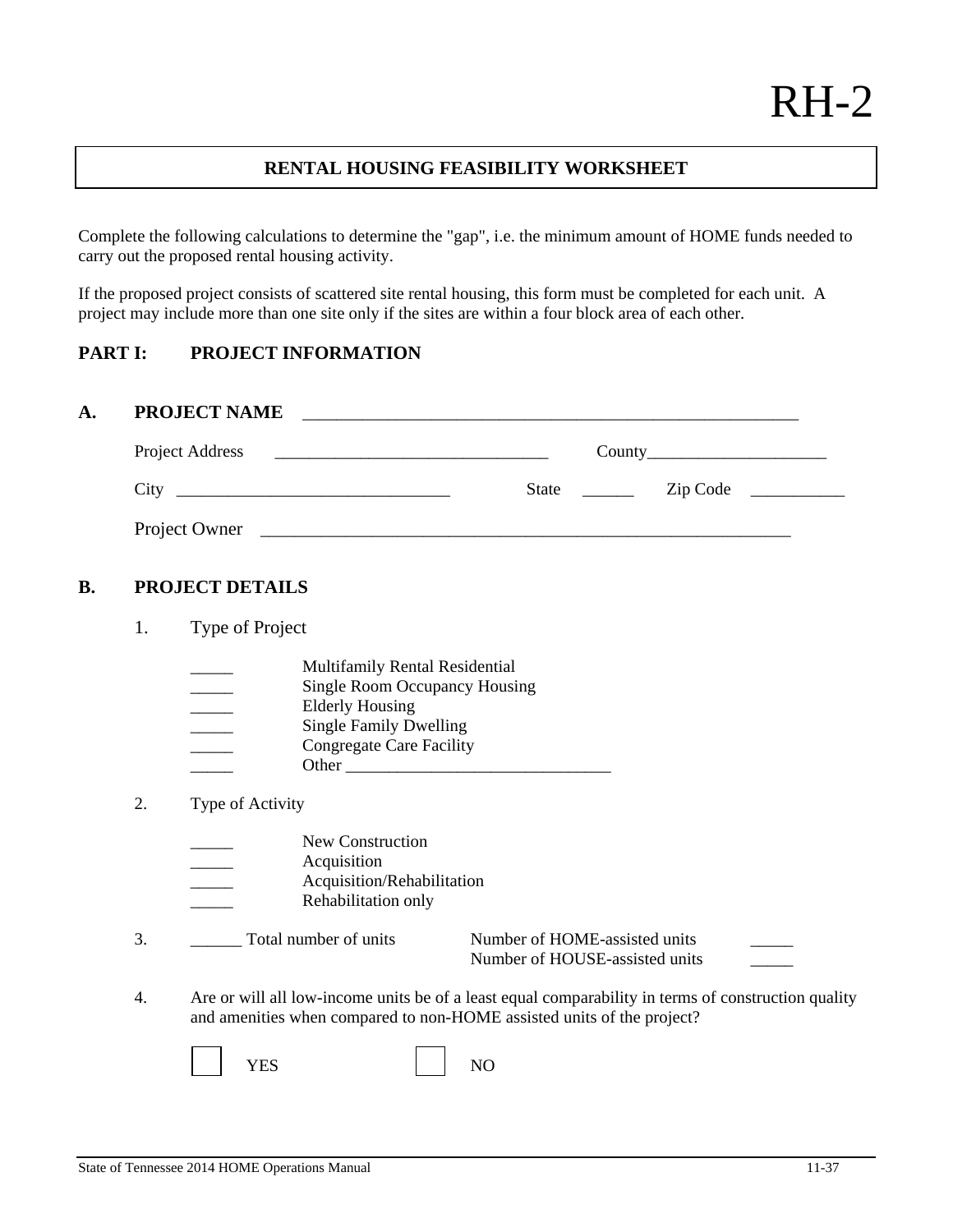# **C. SITE INFORMATION**

|    | 1. |                                        | Is the site currently under control of the applicant?                                  |                                 |                                                                                    |                                           |                                                          |                            |                                                                                                                                 | <b>YES</b> |                                     | NO             |
|----|----|----------------------------------------|----------------------------------------------------------------------------------------|---------------------------------|------------------------------------------------------------------------------------|-------------------------------------------|----------------------------------------------------------|----------------------------|---------------------------------------------------------------------------------------------------------------------------------|------------|-------------------------------------|----------------|
|    |    |                                        | If YES, control is in the form of:                                                     |                                 |                                                                                    |                                           | Deed                                                     |                            | Option                                                                                                                          |            | <b>Sales Contract</b>               |                |
|    |    |                                        |                                                                                        |                                 |                                                                                    |                                           |                                                          |                            |                                                                                                                                 |            |                                     |                |
|    | 2. |                                        | Is site properly zoned for the development?                                            |                                 |                                                                                    |                                           |                                                          |                            |                                                                                                                                 | <b>YES</b> |                                     | N <sub>O</sub> |
|    |    |                                        | If NO, is site currently in the process of re-zoning?                                  |                                 |                                                                                    |                                           |                                                          |                            |                                                                                                                                 | <b>YES</b> |                                     | N <sub>O</sub> |
|    |    |                                        |                                                                                        |                                 |                                                                                    |                                           |                                                          |                            |                                                                                                                                 |            | (month/year)                        |                |
|    | 3. |                                        | Are all necessary utilities presently available at the site? $\Box$                    |                                 |                                                                                    |                                           |                                                          |                            | <b>YES</b>                                                                                                                      |            | NO                                  |                |
|    |    |                                        | If NO, which utilities need to be brought to the site?                                 |                                 |                                                                                    |                                           |                                                          |                            |                                                                                                                                 |            |                                     |                |
|    |    |                                        |                                                                                        |                                 |                                                                                    |                                           |                                                          |                            |                                                                                                                                 |            |                                     |                |
| D. |    |                                        | RELOCATION INFORMATION                                                                 |                                 |                                                                                    |                                           |                                                          |                            |                                                                                                                                 |            |                                     |                |
|    |    |                                        | Does this project propose any relocation of tenants?                                   |                                 |                                                                                    |                                           |                                                          |                            | <b>YES</b>                                                                                                                      |            | N <sub>O</sub>                      |                |
|    |    |                                        | If YES, STOP. You must notify THDA PRIOR to submitting the application.                |                                 |                                                                                    |                                           |                                                          |                            |                                                                                                                                 |            |                                     |                |
| E. |    |                                        | <b>MAXIMUM HOME SUBSIDY</b>                                                            |                                 |                                                                                    |                                           |                                                          |                            |                                                                                                                                 |            |                                     |                |
|    | 1. |                                        | Maximum HOME subsidy possible:                                                         |                                 |                                                                                    |                                           |                                                          |                            |                                                                                                                                 |            |                                     |                |
|    |    | $0$ BR<br>1 BR<br>2 BR<br>3 BR<br>4 BR | \$55,339<br>\$63,438<br>\$77,140<br>\$99,794<br>\$109,543<br><b>Total HOME</b> subsidy | $\mathbf X$<br>X<br>X<br>X<br>X | $\overline{\phantom{a}}$<br>$\overline{\phantom{a}}$<br>$\mathcal{L}(\mathcal{L})$ | units<br>units<br>units<br>units<br>units | $\equiv$<br>$\equiv$<br>$\equiv$<br>$\equiv$<br>$\equiv$ | $\mathsf{S}_-$<br>\$<br>\$ | $\quad \  \  \, {\bf S} \underline{\hspace{1.5cm}} \hspace{1.5cm} \underline{\hspace{1.5cm}}$<br>$\frac{1}{2}$<br>$\frac{1}{2}$ |            | <u> 1980 - Jan Barbarat, manala</u> |                |
|    | 2. |                                        | Total HOME subsidy or maximum of \$500,000:                                            |                                 |                                                                                    |                                           |                                                          | \$                         |                                                                                                                                 |            |                                     |                |
| F. |    |                                        | <b>SOURCE OF FUNDS</b> (Commitment letters must be attached)                           |                                 |                                                                                    |                                           |                                                          |                            |                                                                                                                                 |            |                                     |                |
|    | 1. |                                        | Amount of contribution                                                                 |                                 |                                                                                    |                                           |                                                          |                            |                                                                                                                                 |            |                                     |                |
|    |    | a.                                     | Mortgage Proceeds                                                                      |                                 |                                                                                    |                                           |                                                          |                            |                                                                                                                                 |            |                                     |                |
|    |    | $\mathbf b$ .                          | <b>Syndication Proceeds</b>                                                            |                                 |                                                                                    |                                           |                                                          |                            |                                                                                                                                 |            |                                     |                |
|    |    | $\mathbf{c}$ .                         | <b>Equity Contributions</b>                                                            |                                 |                                                                                    |                                           |                                                          |                            | $\frac{\text{S}}{\text{S}}$                                                                                                     |            |                                     |                |
|    |    | $d_{\cdot}$                            | <b>Federal Funds</b>                                                                   |                                 |                                                                                    |                                           |                                                          |                            | $\frac{\text{S}}{\text{S}}$                                                                                                     |            |                                     |                |
|    |    | e.                                     | <b>State Funds</b>                                                                     |                                 |                                                                                    |                                           |                                                          |                            |                                                                                                                                 |            |                                     |                |
|    |    | f.                                     | <b>Local Government Funds</b>                                                          |                                 |                                                                                    |                                           |                                                          |                            | $\frac{1}{2}$                                                                                                                   |            |                                     |                |
|    |    | g.                                     | <b>TOTAL FUNDS</b>                                                                     |                                 |                                                                                    |                                           |                                                          |                            | $\frac{1}{2}$                                                                                                                   |            |                                     |                |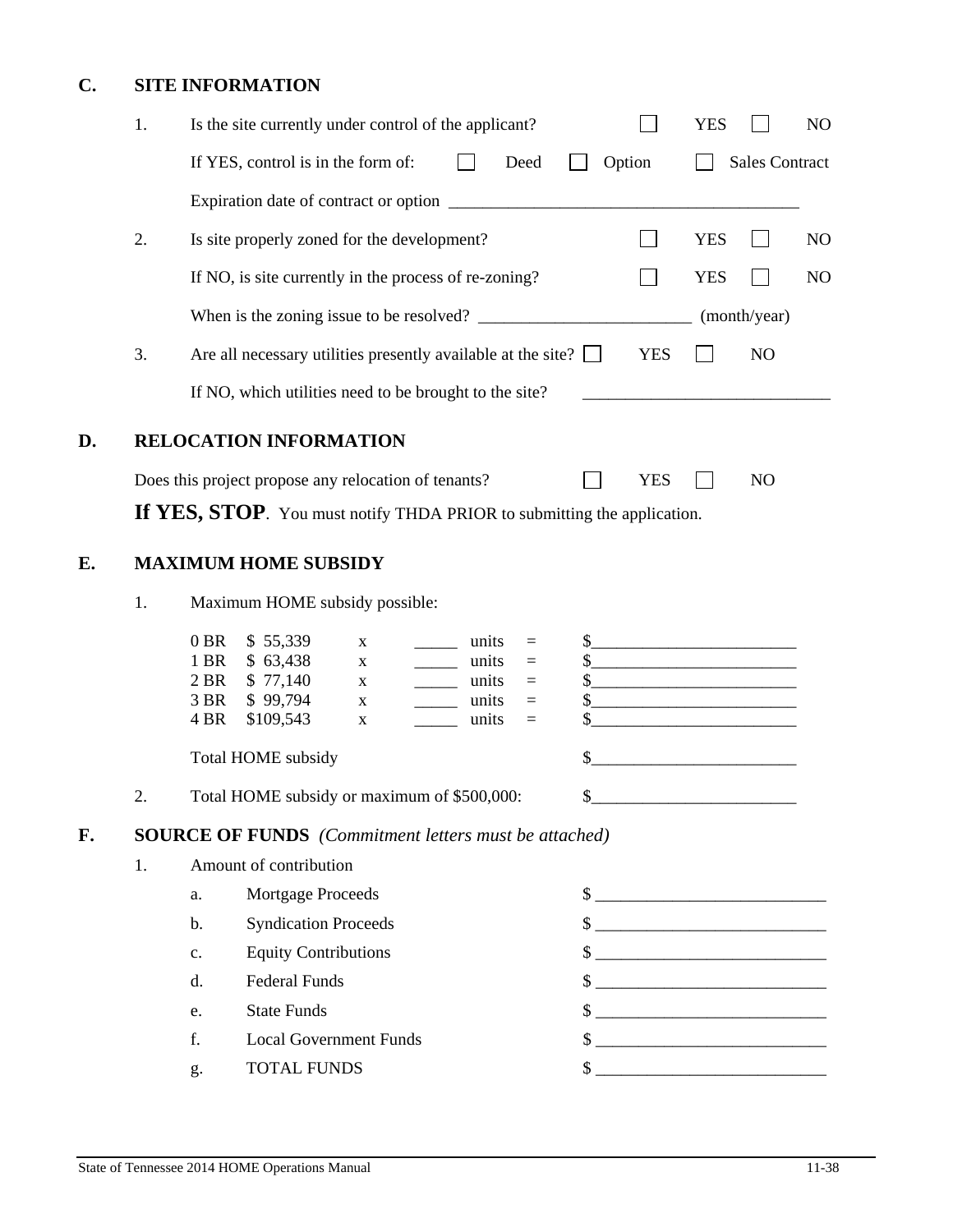|    | PART II: | PROJECT FEASIBILITY WORKSHEET                                                                                                                                                                                        |                                                                                                                                                                                                                                                                                                                                                                                                                                |                                                                                                                                                                                                                                                                                                                                                                                                                                                                                                                                                                                                                                                                                                                                                                                                                               |
|----|----------|----------------------------------------------------------------------------------------------------------------------------------------------------------------------------------------------------------------------|--------------------------------------------------------------------------------------------------------------------------------------------------------------------------------------------------------------------------------------------------------------------------------------------------------------------------------------------------------------------------------------------------------------------------------|-------------------------------------------------------------------------------------------------------------------------------------------------------------------------------------------------------------------------------------------------------------------------------------------------------------------------------------------------------------------------------------------------------------------------------------------------------------------------------------------------------------------------------------------------------------------------------------------------------------------------------------------------------------------------------------------------------------------------------------------------------------------------------------------------------------------------------|
| A. |          | <b>PROJECT COSTS</b>                                                                                                                                                                                                 | <b>HOME COSTS</b>                                                                                                                                                                                                                                                                                                                                                                                                              | <b>TOTAL COSTS</b>                                                                                                                                                                                                                                                                                                                                                                                                                                                                                                                                                                                                                                                                                                                                                                                                            |
|    | 1.       | To Purchase Land & Buildings                                                                                                                                                                                         | $\begin{picture}(20,10) \put(0,0){\vector(1,0){100}} \put(15,0){\vector(1,0){100}} \put(15,0){\vector(1,0){100}} \put(15,0){\vector(1,0){100}} \put(15,0){\vector(1,0){100}} \put(15,0){\vector(1,0){100}} \put(15,0){\vector(1,0){100}} \put(15,0){\vector(1,0){100}} \put(15,0){\vector(1,0){100}} \put(15,0){\vector(1,0){100}} \put(15,0){\vector(1,0){100}} \$                                                            | $\frac{\text{S}}{\text{S}}$                                                                                                                                                                                                                                                                                                                                                                                                                                                                                                                                                                                                                                                                                                                                                                                                   |
|    | 2.       | Site Work                                                                                                                                                                                                            | $\frac{\text{S}}{\text{S}}$                                                                                                                                                                                                                                                                                                                                                                                                    | $\sim$                                                                                                                                                                                                                                                                                                                                                                                                                                                                                                                                                                                                                                                                                                                                                                                                                        |
|    | 3.       | Rehabilitation & New Construction<br>New Building Hard Costs<br><b>Rehabilitation Hard Costs</b><br><b>Contractor Overhead</b><br><b>Contractor Profit</b><br>Subtotal                                               | $\qquad \qquad \bullet$<br>\$<br><u> 1989 - Jan James James Barnett, fransk politik (</u><br>\$<br>\$                                                                                                                                                                                                                                                                                                                          | $\qquad \qquad \bullet$<br>$\qquad \qquad \text{\normalsize $s$} \underline{\qquad \qquad }$<br>$\qquad \qquad \, \text{\bf $s$}\; \underline{\hspace{10mm}} \qquad \qquad \, \text{\bf $s$}\; \underline{\hspace{15mm}}$<br>$\qquad \qquad \, \text{\bf $s$}\; \underline{\hspace{10mm}} \qquad \qquad \, \text{\bf $s$}\; \underline{\hspace{15mm}} \qquad \qquad \  \, \text{\bf $s$}\; \underline{\hspace{15mm}} \qquad \qquad \  \, \text{\bf $s$}\; \underline{\hspace{15mm}} \qquad \qquad \  \, \text{\bf $s$}\; \underline{\hspace{15mm}} \qquad \qquad \  \, \text{\bf $s$}\; \underline{\hspace{15mm}} \qquad \qquad \  \, \text{\bf $s$}\; \underline{\hspace{15mm}} \qquad \qquad \  \, \text{\bf $s$}\; \underline$                                                                                             |
|    | 4.       | Contingency<br><b>Construction Contingency</b><br>Subtotal                                                                                                                                                           | \$XXXXXXXXXX<br>\$XXXXXXXXXX                                                                                                                                                                                                                                                                                                                                                                                                   | $\qquad \qquad \, \textcolor{red}{\textbf{\$}}\textcolor{red}{\textbf{\_}}$<br>$\sim$                                                                                                                                                                                                                                                                                                                                                                                                                                                                                                                                                                                                                                                                                                                                         |
|    | $5^*$ .  | Architectural & Engineering Fees<br>Architect Fee-Design<br>Architect Fee-Supervision<br>Subtotal                                                                                                                    | $\begin{picture}(20,10) \put(0,0){\vector(1,0){100}} \put(15,0){\vector(1,0){100}} \put(15,0){\vector(1,0){100}} \put(15,0){\vector(1,0){100}} \put(15,0){\vector(1,0){100}} \put(15,0){\vector(1,0){100}} \put(15,0){\vector(1,0){100}} \put(15,0){\vector(1,0){100}} \put(15,0){\vector(1,0){100}} \put(15,0){\vector(1,0){100}} \put(15,0){\vector(1,0){100}} \$<br>\$<br>\$                                                | $\qquad \qquad \, \text{\bf $s$}\; \underline{\hspace{10mm}} \qquad \qquad \, \text{\bf $s$}\; \underline{\hspace{15mm}}$<br>$\qquad \qquad \, \text{\bf $s$} \underline{\hspace{10mm}}$                                                                                                                                                                                                                                                                                                                                                                                                                                                                                                                                                                                                                                      |
|    | $6.*$    | <b>Interim Costs</b><br><b>Construction Insurance</b><br><b>Construction Interest</b><br><b>Construction Loan Origin</b><br><b>Construction Loan Credit</b><br>Enhancement<br>Taxes<br>Subtotal                      | \$XXXXXXXXXX<br>\$XXXXXXXXXX<br>\$<br>$\qquad \qquad \text{\normalsize $s$} \underline{\qquad \qquad \qquad }$<br>$\qquad \qquad \, \textcolor{red}{\textbf{\$}}\textcolor{red}{\textbf{\_}}$<br>\$                                                                                                                                                                                                                            | $\frac{1}{2}$<br>$\qquad \qquad \, \text{\bf $s$}\; \underline{\hspace{10mm}} \qquad \qquad \, \text{\bf $s$}\; \underline{\hspace{15mm}}$<br>$\sim$<br>$\frac{\text{S}}{\text{S}}$<br>\$                                                                                                                                                                                                                                                                                                                                                                                                                                                                                                                                                                                                                                     |
|    | $7.*$    | Financing Fees and Expenses<br><b>Bond Premium</b><br>Credit Report<br>Permanent Loan Origin fee<br>Perm Loan Credit Enhance<br>Cost of Issue/Underwriter<br>Title and Recording<br><b>Counsel's Fee</b><br>Subtotal | $\begin{picture}(20,20) \put(0,0){\line(1,0){100}} \put(15,0){\line(1,0){100}} \put(15,0){\line(1,0){100}} \put(15,0){\line(1,0){100}} \put(15,0){\line(1,0){100}} \put(15,0){\line(1,0){100}} \put(15,0){\line(1,0){100}} \put(15,0){\line(1,0){100}} \put(15,0){\line(1,0){100}} \put(15,0){\line(1,0){100}} \put(15,0){\line(1,0){100}} \$<br>\$<br>\$<br>Φ<br>the control of the control of the control of the<br>\$<br>\$ | $\frac{1}{1}$<br>$\qquad \qquad \, \text{\bf \$} \text{\bf \underline{---}} \text{\bf \underline{---}} \text{\bf \underline{---}} \text{\bf \underline{---}} \text{\bf \underline{---}} \text{\bf \underline{---}} \text{\bf \underline{---}} \text{\bf \underline{---}} \text{\bf \underline{---}} \text{\bf \underline{---}} \text{\bf \underline{---}} \text{\bf \underline{---}} \text{\bf \underline{---}} \text{\bf \underline{---}} \text{\bf \underline{---}} \text{\bf \underline{---}} \text{\bf \underline{---}} \text{\bf \underline{---}} \text{\bf \underline{---}} \text{\bf \underline{---}} \text{\bf \underline{---}} \text{\bf \underline{---}} \text{\bf \underline{---$<br>Φ<br><u> 1989 - Johann Barbara, martin a</u><br>$\mathcal{S}_{-}$<br><u> 1989 - Johann Barbara, martin amerikan per</u><br>\$ |
|    | $8.*$    | <b>Soft Costs</b><br>Property Appraisal<br>Market Study<br><b>Environmental Study</b><br>Rent-Up<br><b>Relocation Costs</b><br><b>Affirmative Marketing Activities</b><br>Subtotal                                   | \$<br>\$XXXXXXXXXX<br>\$XXXXXXXXXX<br>\$<br>\$XXXXXXXXXX<br>\$                                                                                                                                                                                                                                                                                                                                                                 | $\qquad \qquad \bullet$<br><u> 1989 - Johann Barbara, martin a</u><br>\$                                                                                                                                                                                                                                                                                                                                                                                                                                                                                                                                                                                                                                                                                                                                                      |
|    | 9.       | <b>Initial Operating Reserves</b>                                                                                                                                                                                    | \$XXXXXXXXXX                                                                                                                                                                                                                                                                                                                                                                                                                   | \$                                                                                                                                                                                                                                                                                                                                                                                                                                                                                                                                                                                                                                                                                                                                                                                                                            |
|    | 10.      | TOTAL DEVELOPMENT COSTS                                                                                                                                                                                              | $\frac{1}{2}$                                                                                                                                                                                                                                                                                                                                                                                                                  | \$                                                                                                                                                                                                                                                                                                                                                                                                                                                                                                                                                                                                                                                                                                                                                                                                                            |

*\*If the total of project costs from Sections A5, A6, A7 and A8 exceed 12% of Total Development Costs (A10), you must provide written justification.*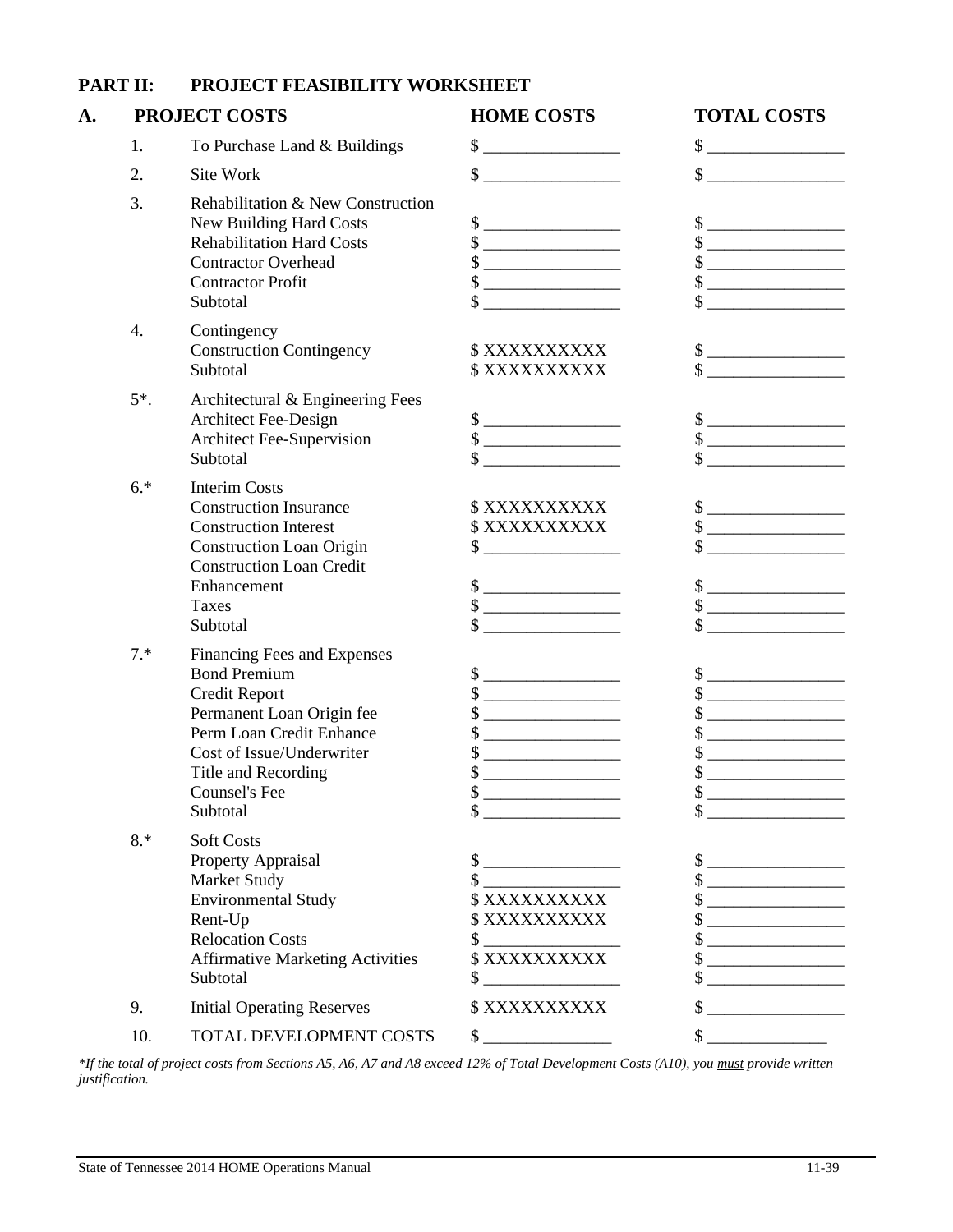#### **B. MONTHLY UTILITY ALLOWANCE CALCULATIONS**

*(If utilities are paid by tenants)* 

| <b>UTILITY TYPE</b>     | <b>ALLOWANCE AMOUNT</b> |             |      |             |             |
|-------------------------|-------------------------|-------------|------|-------------|-------------|
|                         | $0$ BR                  | <b>1 BR</b> | 2 BR | <b>3 BR</b> | <b>4 BR</b> |
| <b>Heating</b>          |                         |             |      |             |             |
| <b>Air Conditioning</b> |                         |             |      |             |             |
| Cooking                 |                         |             |      |             |             |
| Lighting                |                         |             |      |             |             |
| Water                   |                         |             |      |             |             |
| <b>Sewer</b>            |                         |             |      |             |             |
| <b>Trash</b>            |                         |             |      |             |             |
| <b>TOTAL ALLOWANCE</b>  |                         |             |      |             |             |

| <b>SOURCE OF UTILITY AMOUNTS:</b> |  |  |  | ocal PHA | Jther |
|-----------------------------------|--|--|--|----------|-------|
|-----------------------------------|--|--|--|----------|-------|

# **C. MAXIMUM HOME RENTS** *(See Attachment V: HOME Program Rents)*

| <b>RENT</b>                                      | $0$ BR | <b>1 BR</b> | 2 BR | 3 BR | <b>4 BR</b> |
|--------------------------------------------------|--------|-------------|------|------|-------------|
| <b>High HOME Rent</b>                            |        |             |      |      |             |
| <b>Low HOME Rent</b>                             |        |             |      |      |             |
| <b>Utility Allowance (UA)</b>                    |        |             |      |      |             |
| <b>Net High HOME Rent (High</b><br>Rent less UA) |        |             |      |      |             |
| <b>Net Low HOME Rent</b><br>(Low Rent less UA)   |        |             |      |      |             |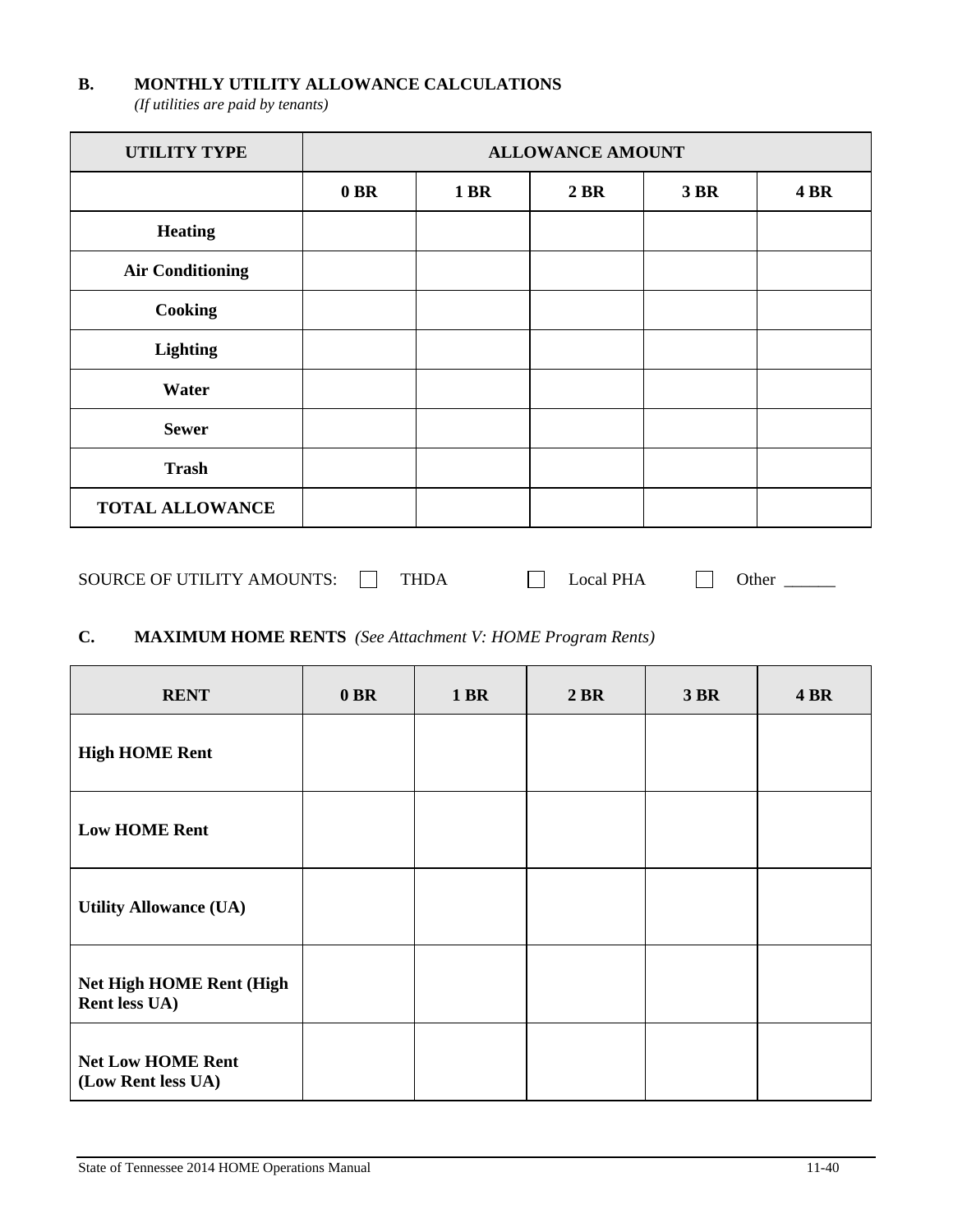# **D. PROPERTY INCOME CALCULATIONS**

 *If charging less than allowable net rents, you must attach a written justification.* 

|    | 1.  | 0 Bedroom<br>$\frac{1}{2}$ # units x ____________ monthly high rent                                          | $\begin{picture}(20,10) \put(0,0){\line(1,0){10}} \put(15,0){\line(1,0){10}} \put(15,0){\line(1,0){10}} \put(15,0){\line(1,0){10}} \put(15,0){\line(1,0){10}} \put(15,0){\line(1,0){10}} \put(15,0){\line(1,0){10}} \put(15,0){\line(1,0){10}} \put(15,0){\line(1,0){10}} \put(15,0){\line(1,0){10}} \put(15,0){\line(1,0){10}} \put(15,0){\line(1$                                                                                                                                                              |
|----|-----|--------------------------------------------------------------------------------------------------------------|------------------------------------------------------------------------------------------------------------------------------------------------------------------------------------------------------------------------------------------------------------------------------------------------------------------------------------------------------------------------------------------------------------------------------------------------------------------------------------------------------------------|
|    |     | 0 Bedroom                                                                                                    | $\sim$                                                                                                                                                                                                                                                                                                                                                                                                                                                                                                           |
|    |     |                                                                                                              |                                                                                                                                                                                                                                                                                                                                                                                                                                                                                                                  |
|    | 2.  | 1 Bedroom                                                                                                    | $\begin{array}{c} \n \text{\bf 5} \quad \text{\bf \textcolor{red}{\bf 1} \quad \textcolor{red}{\bf 2} \quad \textcolor{red}{\bf 5} \quad \textcolor{red}{\bf 6} \quad \textcolor{red}{\bf 7} \quad \textcolor{red}{\bf 8} \quad \textcolor{red}{\bf 9} \quad \textcolor{red}{\bf 1} \quad \textcolor{red}{\bf 1} \quad \textcolor{red}{\bf 1} \quad \textcolor{red}{\bf 1} \quad \textcolor{red}{\bf 1} \quad \textcolor{red}{\bf 1} \quad \textcolor{red}{\bf 1} \quad \textcolor{red}{\bf 1} \quad \textcolor$ |
|    |     | 1 Bedroom                                                                                                    | $\sim$                                                                                                                                                                                                                                                                                                                                                                                                                                                                                                           |
|    |     |                                                                                                              |                                                                                                                                                                                                                                                                                                                                                                                                                                                                                                                  |
|    | 3.  | 2 Bedroom<br>$\frac{1}{\sqrt{1-\frac{1}{\pi}}}\$ = $\frac{1}{\pi}$ units x $\frac{1}{\pi}$ monthly high rent | $\frac{1}{2}$                                                                                                                                                                                                                                                                                                                                                                                                                                                                                                    |
|    |     | 2 Bedroom<br>$\frac{1}{2}$ # units x ___________ monthly <b>low</b> rent                                     | $\sim$                                                                                                                                                                                                                                                                                                                                                                                                                                                                                                           |
|    |     |                                                                                                              |                                                                                                                                                                                                                                                                                                                                                                                                                                                                                                                  |
|    | 4.  | 3 Bedroom<br>$\frac{1}{2}$ # units x $\frac{1}{2}$ monthly high rent                                         | $\frac{1}{2}$                                                                                                                                                                                                                                                                                                                                                                                                                                                                                                    |
|    |     | 3 Bedroom<br>$\frac{1}{2}$ # units x ___________ monthly <b>low</b> rent                                     | $\frac{\text{S}}{\text{S}}$                                                                                                                                                                                                                                                                                                                                                                                                                                                                                      |
|    |     |                                                                                                              |                                                                                                                                                                                                                                                                                                                                                                                                                                                                                                                  |
|    | 5.  | 4 Bedroom<br>$\frac{1}{2}$ # units x ___________ monthly high rent                                           | $\begin{picture}(20,10) \put(0,0){\line(1,0){10}} \put(15,0){\line(1,0){10}} \put(15,0){\line(1,0){10}} \put(15,0){\line(1,0){10}} \put(15,0){\line(1,0){10}} \put(15,0){\line(1,0){10}} \put(15,0){\line(1,0){10}} \put(15,0){\line(1,0){10}} \put(15,0){\line(1,0){10}} \put(15,0){\line(1,0){10}} \put(15,0){\line(1,0){10}} \put(15,0){\line(1$                                                                                                                                                              |
|    |     | 4 bedroom<br>$\frac{1}{2}$ # units x ___________ monthly low rent                                            | $\begin{array}{c c c c c} \hline \textbf{S} & \textbf{S} & \textbf{S} & \textbf{S} & \textbf{S} \\ \hline \end{array}$                                                                                                                                                                                                                                                                                                                                                                                           |
|    |     |                                                                                                              |                                                                                                                                                                                                                                                                                                                                                                                                                                                                                                                  |
|    |     |                                                                                                              |                                                                                                                                                                                                                                                                                                                                                                                                                                                                                                                  |
|    | 6.  | Total monthly income $(E1 + E2 + E3 + E4 + E5)$                                                              | $\sim$                                                                                                                                                                                                                                                                                                                                                                                                                                                                                                           |
|    |     |                                                                                                              |                                                                                                                                                                                                                                                                                                                                                                                                                                                                                                                  |
|    | 7.  | Less vacancy allowance __________%                                                                           | $\sim$                                                                                                                                                                                                                                                                                                                                                                                                                                                                                                           |
|    |     |                                                                                                              |                                                                                                                                                                                                                                                                                                                                                                                                                                                                                                                  |
|    |     | If the estimated vacancy allowance exceeds $10\%$ , attach a written justification.                          |                                                                                                                                                                                                                                                                                                                                                                                                                                                                                                                  |
|    |     |                                                                                                              |                                                                                                                                                                                                                                                                                                                                                                                                                                                                                                                  |
|    |     |                                                                                                              |                                                                                                                                                                                                                                                                                                                                                                                                                                                                                                                  |
|    | 8.  | Other income (List)                                                                                          | $\sim$                                                                                                                                                                                                                                                                                                                                                                                                                                                                                                           |
|    | 9.  | Net monthly income $(E6 - E7 + E8)$                                                                          | $\sim$                                                                                                                                                                                                                                                                                                                                                                                                                                                                                                           |
|    |     |                                                                                                              |                                                                                                                                                                                                                                                                                                                                                                                                                                                                                                                  |
|    | 10. | Total annual project income (E9 x 12)                                                                        | $\sim$                                                                                                                                                                                                                                                                                                                                                                                                                                                                                                           |
|    |     |                                                                                                              |                                                                                                                                                                                                                                                                                                                                                                                                                                                                                                                  |
| E. |     | PROJECT OPERATING EXPENSES                                                                                   |                                                                                                                                                                                                                                                                                                                                                                                                                                                                                                                  |
|    |     |                                                                                                              |                                                                                                                                                                                                                                                                                                                                                                                                                                                                                                                  |
|    | 1.  | Management                                                                                                   | \$<br><u> 1986 - Jan Bernard Barbarat III (b. 19</u>                                                                                                                                                                                                                                                                                                                                                                                                                                                             |
|    | 2.  | <b>Utility</b>                                                                                               | $\mathbb{S}$<br><u> 1989 - Johann Barn, mars ar breithinn ar breithinn ar breithinn ar breithinn ar breithinn ar breithinn ar br</u>                                                                                                                                                                                                                                                                                                                                                                             |
|    | 3.  | Water/Sewer                                                                                                  | \$                                                                                                                                                                                                                                                                                                                                                                                                                                                                                                               |
|    | 4.  | <b>Trash Removal</b>                                                                                         | \$.                                                                                                                                                                                                                                                                                                                                                                                                                                                                                                              |
|    | 5.  | Payroll/Payroll Taxes                                                                                        | \$                                                                                                                                                                                                                                                                                                                                                                                                                                                                                                               |
|    | 6.  | Insurance                                                                                                    | \$                                                                                                                                                                                                                                                                                                                                                                                                                                                                                                               |
|    | 7.  | <b>Real Estate Taxes</b>                                                                                     | \$                                                                                                                                                                                                                                                                                                                                                                                                                                                                                                               |
|    | 8.  | Maintenance                                                                                                  | \$                                                                                                                                                                                                                                                                                                                                                                                                                                                                                                               |
|    | 9.  | <b>Compliance Reporting</b>                                                                                  | \$.                                                                                                                                                                                                                                                                                                                                                                                                                                                                                                              |
|    | 10. | Other                                                                                                        | \$                                                                                                                                                                                                                                                                                                                                                                                                                                                                                                               |
|    |     |                                                                                                              |                                                                                                                                                                                                                                                                                                                                                                                                                                                                                                                  |
|    |     |                                                                                                              |                                                                                                                                                                                                                                                                                                                                                                                                                                                                                                                  |
|    | 11. | <b>Total Annual Operating Expenses</b>                                                                       | \$                                                                                                                                                                                                                                                                                                                                                                                                                                                                                                               |

 *If "Annual Operating Expenses" (F11) exceeds 50% of "Total Annual Income" (E10), you must attach a written justification.* 

 $(F1 + F2 + F3 + F4 + F5 + F6 + F7 + F8 + F9 + F10)$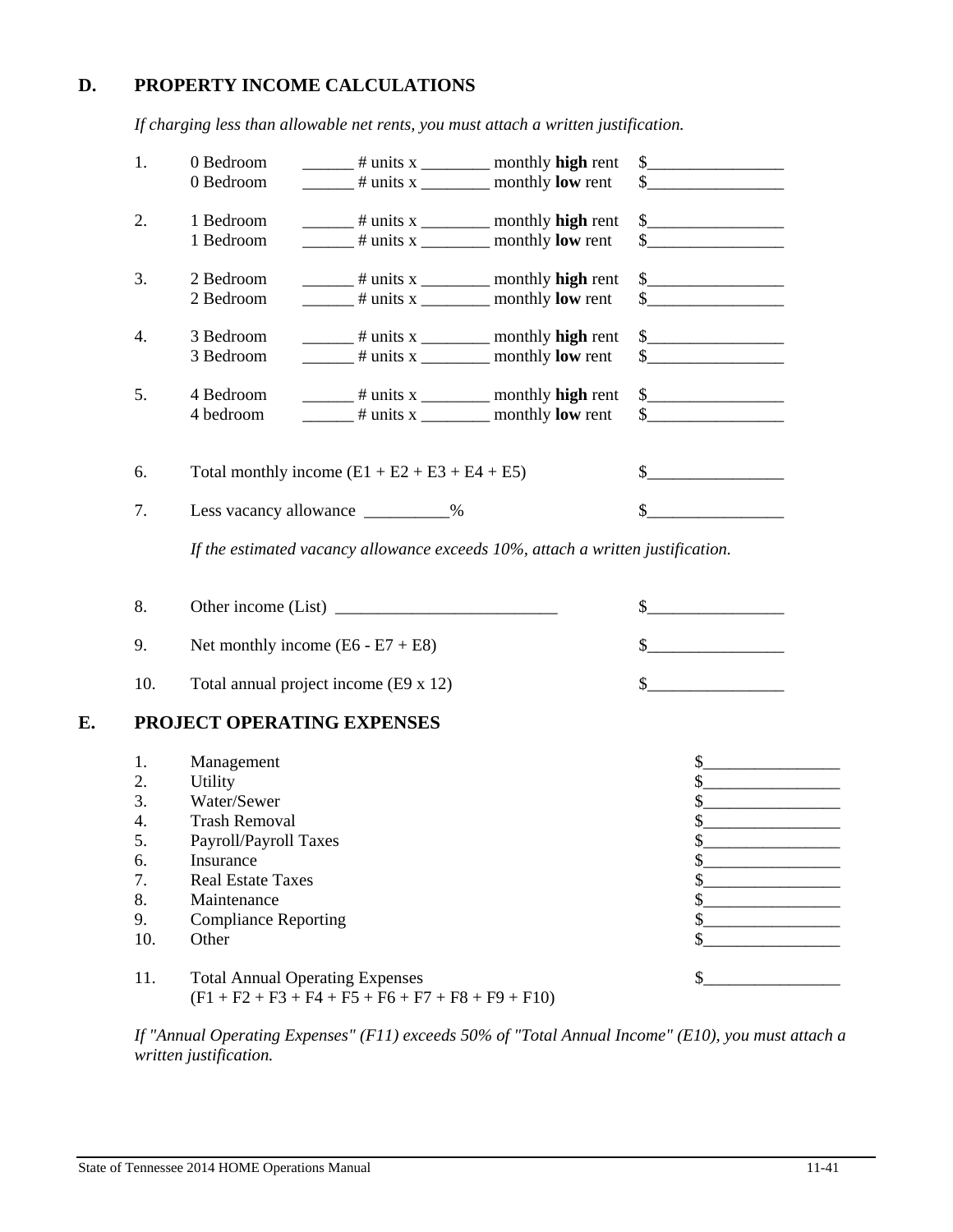# **F. ANNUAL REPLACEMENT RESERVES FOR UNITS**  $\$

 *At a minimum, Annual Reserves for Replacement should be at least \$750 per unit per year.* 

# **G. TOTAL AVAILABLE FOR DEBT SERVICE**

| 1. | Annual Project Income (E10)                     |  |
|----|-------------------------------------------------|--|
| 2. | Less Annual Operating Expenses (F11)            |  |
| 3. | Less Annual Replacement Reserves (G)            |  |
| 4. | Total available for debt service (H1 - H2 - H3) |  |

# **H. DEBT PROJECT WILL SUPPORT** *(This section should be completed with your Lender)*

|    | 1. | Total available for debt service (H4)                                                                                                                                                                                         | \$                                                     |
|----|----|-------------------------------------------------------------------------------------------------------------------------------------------------------------------------------------------------------------------------------|--------------------------------------------------------|
|    | 2. | Debt Service Coverage Ratio Required from Lender                                                                                                                                                                              | $\%$                                                   |
|    |    | (Percentage of net income from the project the lender will consider<br>available to pay debt) If this ratio exceeds 125%, your lender must<br>attach a written justification.                                                 |                                                        |
|    | 3. | <b>Actual Amount Available for Debt Service</b><br>(Total available for debt service divided by debt service ratio)                                                                                                           | \$                                                     |
|    | 4. | Specifics of Debt                                                                                                                                                                                                             |                                                        |
|    |    | <b>Interest Rate</b><br>a.<br>If the interest rate exceeds 10%, your lender must attach a written justification.                                                                                                              | $\frac{0}{0}$                                          |
|    |    | <b>Amortization Term</b><br>b.<br>If the amortization term is less than 15 years, your lender must attach a written justification.                                                                                            | Years                                                  |
|    | 5. | Debt project will support (should agree with TOTAL<br>SOURCE OF FUNDS (Part I: F1g) on page 2)                                                                                                                                |                                                        |
| I. |    | <b>FEASIBILITY SUMMARY</b>                                                                                                                                                                                                    |                                                        |
|    | 1. | <b>Total Development Costs (Part II: A10)</b>                                                                                                                                                                                 | \$                                                     |
|    | 2. | <b>Total Funding Sources</b><br>Debt Project will Support (I4)<br>a.<br>Owner's Equity Contribution (including syndication proceeds)<br>$\mathbf{b}$ .<br><b>Other Grants</b><br>c.<br><b>Total Funding</b><br>$\mathbf{d}$ . | $\boldsymbol{\mathsf{S}}$<br>$\mathcal{S}$<br>\$<br>\$ |
|    | 3. | The Gap                                                                                                                                                                                                                       |                                                        |
|    |    | Total Development Costs less Total Funding $(I(1) - I(2)(d))$<br>a.                                                                                                                                                           | \$                                                     |
|    |    | HOME/HOUSE Award<br>$\mathbf b$ .                                                                                                                                                                                             | \$                                                     |
|    |    | Balance to be funded by Owner $(I(3)(a) – I(3)(b))$<br>c.                                                                                                                                                                     | \$                                                     |